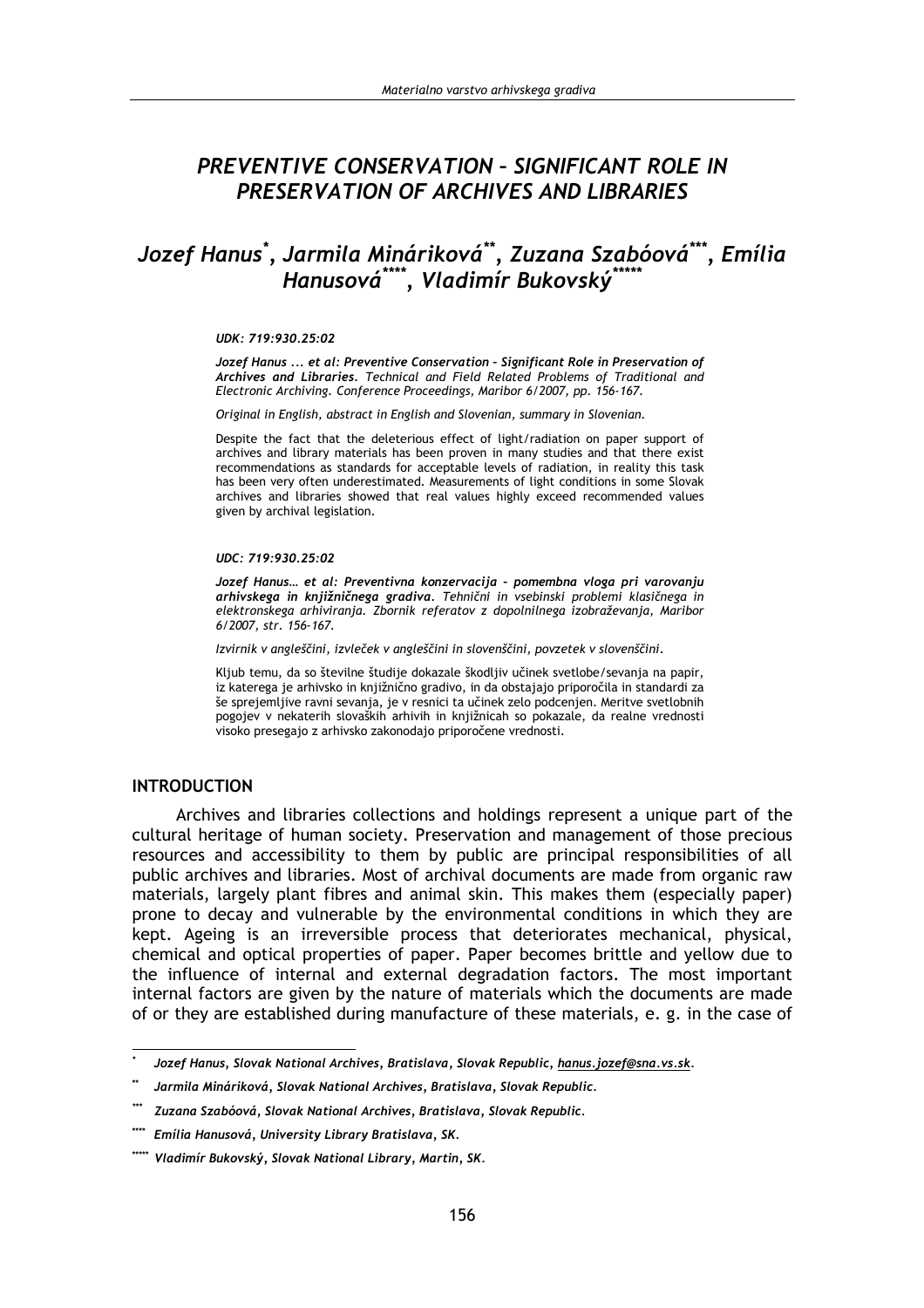paper they include type and quality of fibres, sizing materials, coatings, the presence of acidic compounds, metallic compounds and other components of sheets. The external factors are related to deleterious influence of the storage conditions - such as temperature and humidity, light, air pollutants, microbial attack, atmospheric oxidation, etc.<sup>1</sup>

Light is one of degradation factors which deleterious effect is very often underestimated. Especially paper containing high portion of groundwood, produced since the  $2^{nd}$  half of the 19<sup>th</sup> century is sensitive to its influence and is expected to have a short life-time. Nowadays there is a good deal of information about the influence of light on the ageing of groundwood papers<sup>2, 3, 4, 5</sup>. Light induced oxidation degradation reactions are typical reactions of lignin, which characteristically manifest as the yellowing of paper, producing a large amount of low molecular degradation products, a significant increase of acidity and intensely reduced strength during 30 days of daylight ageing, even with significantly reduced portion of UV radiation<sup>6</sup>.

Therefore protection against the influence of light/radiation should be included in preventive conservation as a significant role in preservation of archives and libraries. $<sup>7</sup>$ </sup>

### RADIATION/OPTICAL RADIATION/VISIBLE RADIATION (LIGHT) - DEFINITIONS OF **SOME BASIC TERMS**

Natural phenomenon, which is called light, influences in a great scale practically the whole life of human civilisation. It is stated that nearly 90% of information obtained by people by perception from the surroundings is mediated by light.

Every object emits radiation into the environment, which is in its substance electromagnetic waving. It is emitted and absorbed as particles and diffused as waves. It is recognised according to its wave length  $\lambda$  (nm - nanometer =  $10^{-9}$  m) in the form of heat, visible light, X-rays, etc. It can also be characterised by its frequency y (s<sup>-1</sup>). The relation between  $\lambda$  and y is expressed by the equation

 $\lambda$ ,  $v = c$ 

Hanus, J.: Štúdium starnutia papiera z hľadiska ochrany archívnych dokumentov. Kandidátska dizertačná práca, (Study of paper ageing from the point of preservation of archives. PhD thesis). Chemical-Technological Faculty, STU Bratislava, 1987.

 $\overline{2}$ Heitner, C, Scaiano, J. C.: Photochemistry of lignocellulosic materials. ACS Symposium Series 531, Washington, D.C., Am. Chem. Soc. 1993.

<sup>&</sup>lt;sup>3</sup> Havermans, J. B. G. A., Dufour, J.: Photo oxidation of paper documents. A Literature Review. Restaurator 18  $(1997)$   $103 - 114$ 

Bukovský, V.: Yellowing of newspaper after deacidification with methyl magnesium carbonate. Restaurator 18  $(1997)$  25-38.

 $\mathfrak{s}$ Bukovský, V.: The natural ageing of paper after exposure to daylight. Restaurator 21 (2000) 229-237.

<sup>6</sup> Bukovský, V.: Influence of light on ageing of newsprint paper. Restaurator 21 (2000) 55-76.

Ďurovič, M. et all: Vliv světla a ultrafialového záření na archivní dokumenty. Závěrečná zpráva grantového úkolu. SÚA Praha 2001.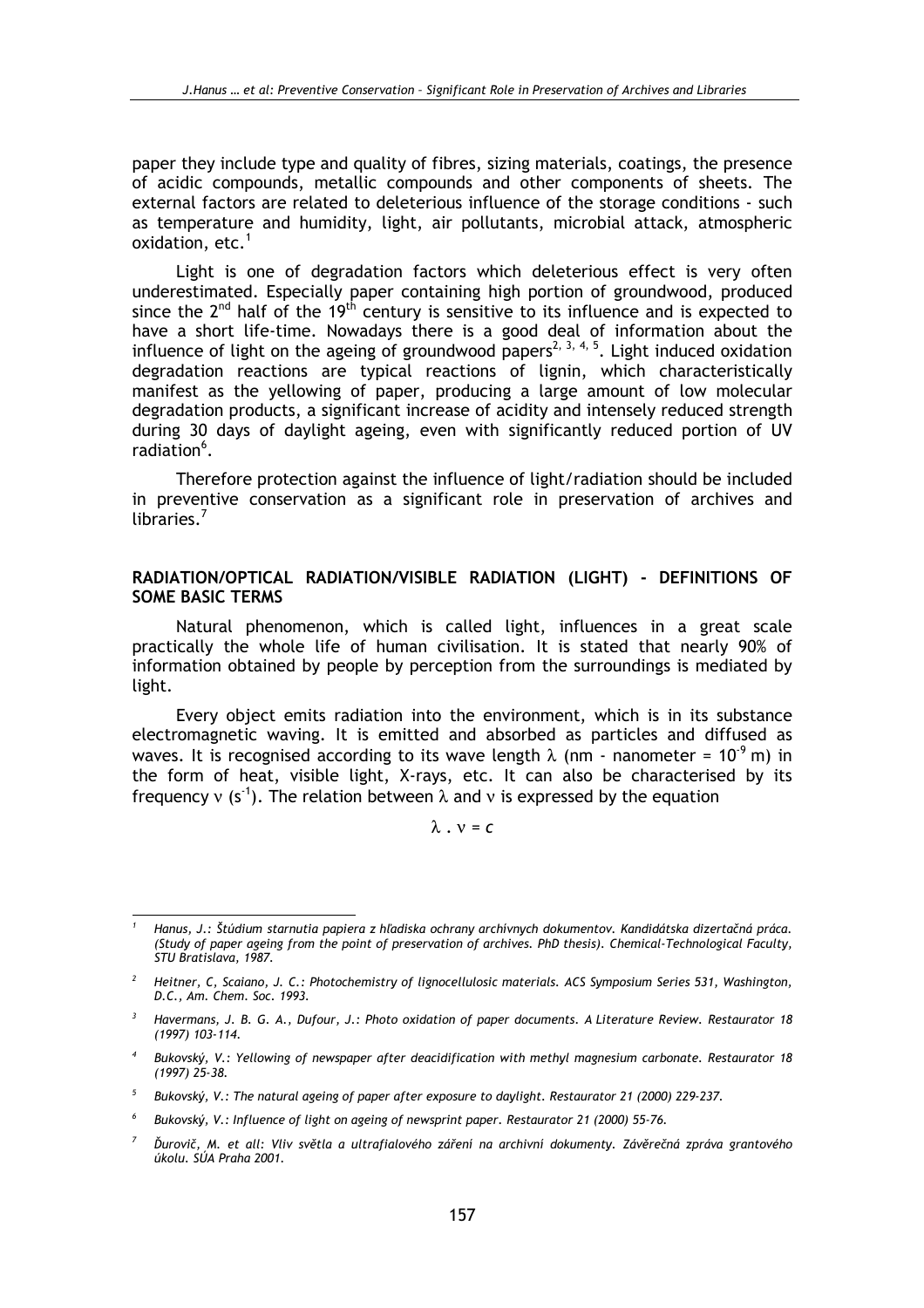where c is the speed of light in vacuum  $(2.998.10^8 \text{ m.s}^1)^8$ . The shorter the wave length is the greater the energy of radiation is. Radiation can be divided continuously according to its wave length to a set which is called spectrum.



Figure 1. Schematic illustration of spectrum

Optical radiation is a part of radiation within the range of wave length from 1 nm (nm = nanometer =  $10<sup>9</sup>$  m) to 1 mm.

Visible radiation (light) is a part of radiation, which is able to irritate an eye retina and to raise an optical perception. It represents only a very small part of the whole spectrum. The human eye is able to accept only light rays within the range of wave lengths 400 - 700. However this light seems to be white it can be decomposed to the basic spectral parts of the following wave lengths: violet 380-450 nm, blue 450-500 nm, green 500-570 nm, yellow 570-590 nm, orange 590-610 nm, red 610-780 nm.

Radiation with longer wave length (800 nm - 1 mm) is called infrared and is perceived as heat.

Ultraviolet radiation is invisible for the human eye, its energy charge is considerably higher than of visible radiation and covers the range of 380 nm - 1 nm. Its most important parts are UV-A (315 - 400 nm), UV-B (280 - 315 nm) and UV-C (100 - 280 nm). The most significant source of UV radiation is the Sun.

From the physical point of view the ultraviolet and infrared radiation show similar properties as visible radiation, however the human eve is not able to perceive it. Light is thus the electromagnetic radiation, which is able to generate visual perception of the human eye. The bounds of spectral range of visible radiation depend on the spectral sensitivity of the human eye of an observer; its lover part is considered within 380-400 nm and the upper within the range of 760-780 nm.

 $\boldsymbol{s}$ Kellő, V., Tkáč, A.: Fyzikálna chémia. Nakladateľstvo Alfa, Bratislava 1969.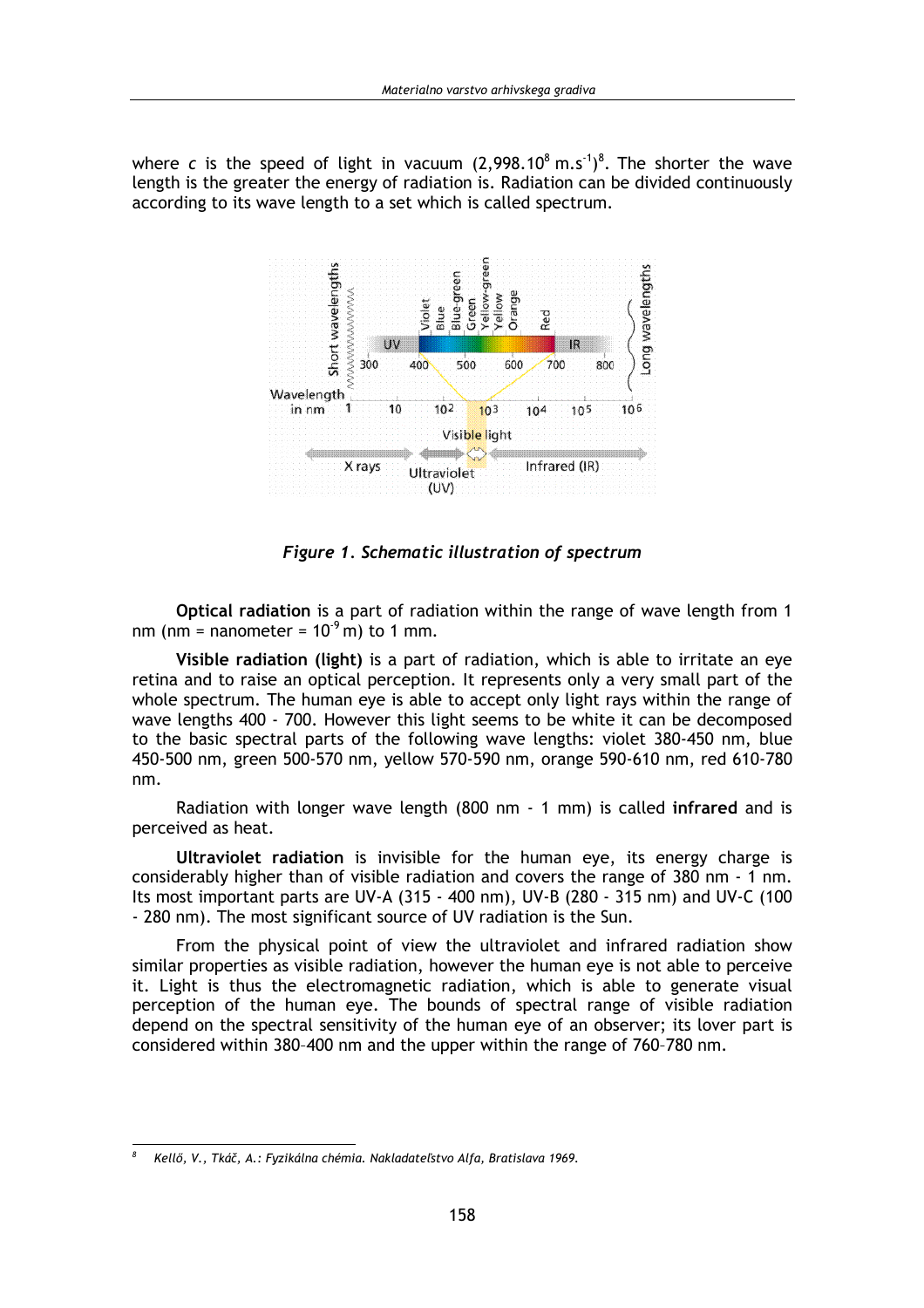| Radiation          | Specification | Wave length    | frequency                      |  |
|--------------------|---------------|----------------|--------------------------------|--|
|                    |               | $\lambda$ (nm) | N(Hz)                          |  |
| <b>Ultraviolet</b> | UV-C          | 100-280        | $(30-17) \times 10^{14}$       |  |
|                    | UV-B          | 280-315        | $(17-9.5) \times 10^{14}$      |  |
|                    | UV-A          | 315-380        | $(9.5 - 7.89) \times 10^{14}$  |  |
| Visible            | violet        | 380-430        | $(7.89 - 6.98) \times 10^{14}$ |  |
|                    | blue          | 430-490        | $(6.98-6.12) \times 10^{14}$   |  |
|                    | green         | 490-570        | $(6.12 - 5.26) \times 10^{14}$ |  |
|                    | yellow        | 570-600        | $(5.26 - 5.00) \times 10^{14}$ |  |
|                    | orange        | 600-630        | $(5.00-4.76) \times 10^{14}$   |  |
|                    | red           | 630-780        | $(4.76 - 3.84) \times 10^{14}$ |  |
| <b>Infrared</b>    | $IR-A$        | 780-1 400      | $(3.84 - 2.14) \times 10^{14}$ |  |
|                    | $IR-B$        | 1 400-3 000    | $(2.14-1.00) \times 10^{14}$   |  |
|                    | IR-C          | 3 000-10 000   | $(1.00-0.30) \times 10^{14}$   |  |

When the radiation meets an object (depending on the material which the object is made of) it is divided into three parts. One part is reflected by the surface of the object, another part penetrates through it and the third part is absorbed by the object. The absorbed energy can cause or accelerate chemical reactions (photolysis, oxidation, hydrolysis) resulting in degradation and decay of organic materials. All natural fibres lose their strength if they are exposed to light. The rate of degradation depends on the intensity of light, time of exposition, temperature and humidity of the atmosphere.

### **RECOMMENDED VALUES FOR ILLUMINATION**

New Slovak archival legislation also deals with protection of archival documents from light<sup>10</sup>. In storage areas the illumination is restricted to the time necessary for retrieval and returning archival documents. If daylight or other illumination sources emit portion of ultraviolet radiation higher than 75 µW/lm, ultraviolet filters removing radiation of shorter wave length than 400 nm and decreasing the portion of ultraviolet radiation to the acceptable above mentioned value must be used. The same values are recommended also by ISO 11799<sup>11</sup> and the British Standard 5454:2000<sup>12</sup>. In archives premises and exhibition areas light sources of the following intensity illumination should be used:<sup>8</sup>

Publication IEC: Lighting handbook. Eng. Society 111, N.Y., 1981.

Vyhláška č. 628 Ministerstva vnútra Slovenskej republiky z 29. októbra 2002, ktorou sa vykonávajú niektoré ustanovenia zákona o archívech a registratúrach a o doplnení niektorých zákonov.

ISO 11799: Information and Documentation - Document storage requirements for archive and library materials.

 $12$  BS 5454:2000 Recommendations for the storage and exhibition of archival documents.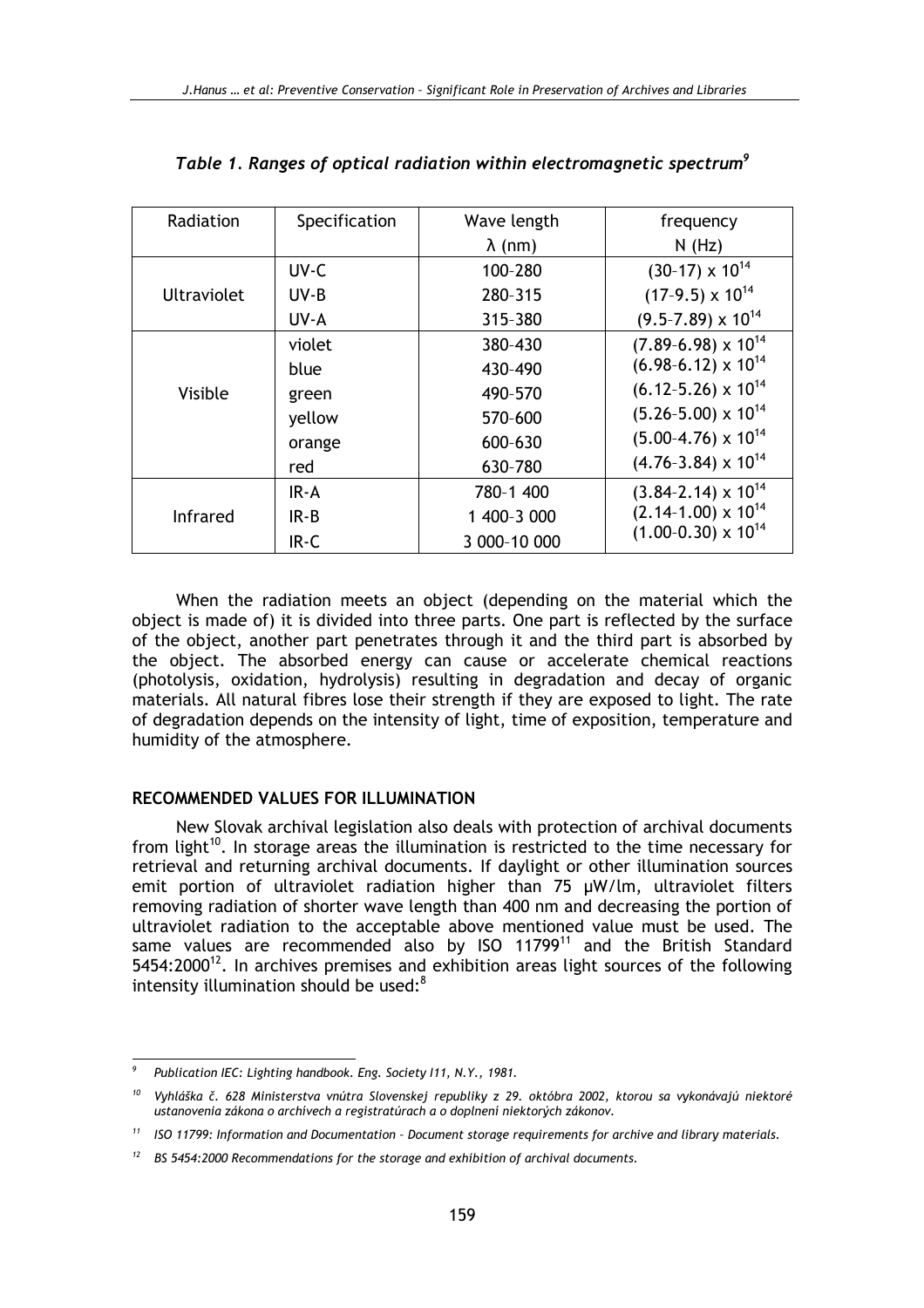- $a)$ up to 300 lux in search room.
- b) up to 200 lux in storage areas,
- up to 50 lux in exhibition areas.  $\mathsf{C}$

Special requirements and specifications are set up for exhibition of archives<sup>13,</sup> 14, 15

The portion of ultraviolet radiation in archives libraries, museums and galleries is thus minimized under the value of  $75 \mu W/m$  and total UV radiation should not exceed the value of 20 mW/m<sup>2</sup>.<sup>10, 16</sup>

Recommended values of intensity of illumination for different types of materials are presented in the following table.

### Table 2. Recommended maximal values of illumination intensity for different types of exhibits<sup>17, 18, 19</sup>

|                         | Recommended<br>values of<br>illumination intensity<br>(lx)                                                                                                                               |           |
|-------------------------|------------------------------------------------------------------------------------------------------------------------------------------------------------------------------------------|-----------|
| The least<br>sensitive  | Stone, metal, glass, ceramics, jewels, enamel,<br>minerals                                                                                                                               | No limits |
| Moderately<br>sensitive | Oil and tempera paintings, horn, bones, ivory,<br>colourless leather, furniture, ebonite, b&w<br>photographs                                                                             | 150 - 200 |
| Highly<br>sensitive     | Water colours, textile, tapestry, drawings,<br>prints, stamps, manuscripts, illuminations, wall<br>papers, colour photographs and slides, natural<br>and botanic exhibits, some minerals | 50        |

- <sup>15</sup> Norme NF Z 40-010 Prescriptions de conservation des documents graphiques et photographiques dans le cadre d'une exposition. AFNOR Juin 2002.
- $16$ 764 Environmental Monitor. User Manual, Preservation Equipment Ltd.
- $17$ Cuttle, Ch.: Lighting works of art for exhibition and conservation. Lighting Research and Technology, 20 (No. 2), 43-53 (1988).
- <sup>18</sup> Cuttle, Ch.: Damage of Museum Objects Due to Light Exposure. International Journal of Lighting Research and Technology, 28 (No. 1), 1-9 (1996).
- $19$ Michalski, S.: Towards Specific Lighting Guidelines. In: Proceedings ICOM-CC, 9. Triennial Meeting, Dresden, 1990, p. 583-588.

 $13$ International symposium "Exhibiting Archival and Library Materials and Work of Art on Paper: Standards in Preservation". Ljubljana, Slovenia, June 5-6, 2003. ISBN 961-6137-76-X. National and University Library<br>Ljubljana, Proceedings 2004, p. 195 - 204.

<sup>&</sup>lt;sup>14</sup> Hanus, J.: Exhibition of Archival Documents and Legislation (A Survey of International Legislative Provisions). International symposium "Exhibiting Archival and Library Materials and Work of Art on Paper: Standards in<br>Preservation". Ljubljana, Slovenia, June 5-6, 2003. ISBN 961-6137-76-X. National and University Library Ljubljana, Proceedings 2004, p. 195 - 204.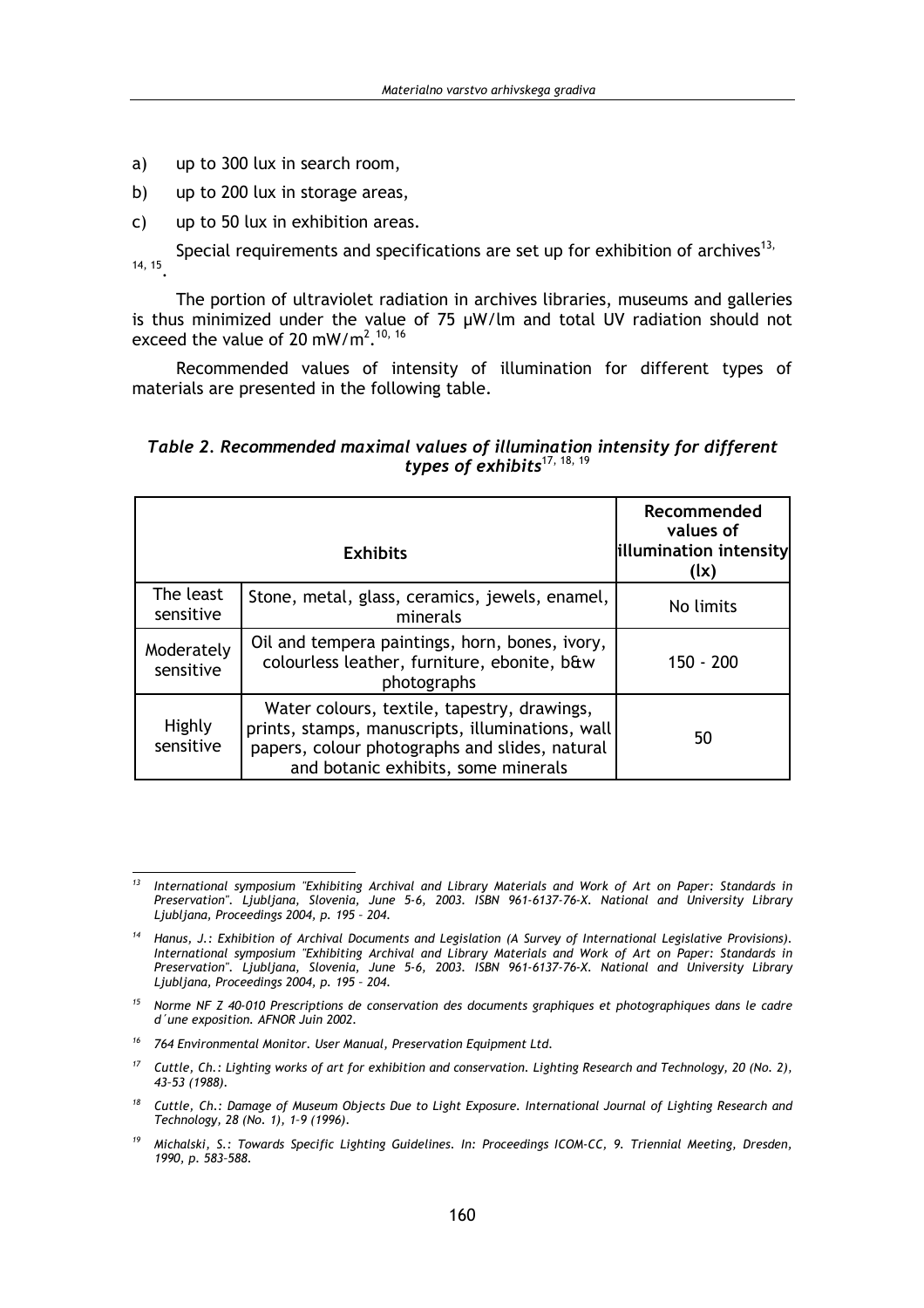#### **EXPERIMENTAL**

Measurements of light conditions in selected areas of some archives and libraries were performed with the help of environmental monitor 764 ELSEC, Preservation Equipment Ltd., UK.<sup>14</sup> The equipment allows determination of portion of ultraviolet radiation expressed in [µW/lumen], total amount of ultraviolet radiation in  $\lceil mW/m^2 \rceil$  and amount of visible light in  $\lceil \log n \rceil$ . It can also measure temperature in °C or °F and relative humidity of air. An optional computer interface allows connection to any computer. MS Windows software is provided to display and store UV, visible light, temperature and relative humidity results. A real time graph of the readings can be printed or shown on the computer screen. Technical specification of 764 ELSEC environmental monitor:

Detection of radiation: a pair of silicone photo-diodes connected to the microprocessor

Range of visible wave length (VIS): 400 - 700 nm

Range of measurement of illumination intensity (VIS): 0,1 - 200000 lux

Range of ultraviolet wave length (UV): 300 - 400 nm

Range of total amount of ultraviolet radiation (UV):  $2 - 50000$  mW/m<sup>2</sup>

Range of portion of ultraviolet radiation (UV): 0 - 10000 µW/lumen

Light conditions in several Slovak archives and libraries were measured and evaluated within the framework of the State programme of research and development "Preservation, stabilisation and conservation of traditional information carriers in the Slovak Republic - KNIHA SK"<sup>20, 21, 22</sup>. The conditions in the search room of the Slovak National Archives in Bratislava and one study room at the Slovak National Library in Martin are presented in this work as two examples.

#### **RESULTS AND DISCUSSION**

#### LIGHT CONDITIONS IN THE SLOVAK NATIONAL ARCHIVES

#### ORIENTATION OF THE BUILDING

Search room as well as a part of archivists' offices are situated along the southeast side of the building (Figure 2).

 $20<sup>1</sup>$ Katuščák S.: Chemical Technology of Wood, Pulp and Paper in Culture, Education and Industry. In: Baudin G., Fellegi J., Gellerstedt G., Katuscak S., Pikulik I., and Paris J. (Editors): WPP - Chemical Technology of Wood, Pulp and Paper, 490 pages, ISBN 80-227, 1942-0, STU Bratislava 2003,

<sup>&</sup>lt;sup>21</sup> V. Bukovský, D. Katuščák, J. Hanus, Program ochrany papierových nosičov informácií v SR, Buničina a papier technológie, vlastnosti, životné prostredie. Zborník z medzinárodnej konferencie. Bratislava (2001) p. 179-182.

<sup>&</sup>lt;sup>22</sup> Hanus, J., Katuščák, S., Katuščák, D., Bukovský, V., Rychlý, J.: Integrated effort for paper cultural heritage preservation in the Slovak Republic. International Conference Durability of paper and writings, Papylum, InkCor, MIP, 16. - 20. 11. 2004 Ljubljana. Proceedings of the conference, p. 86-87.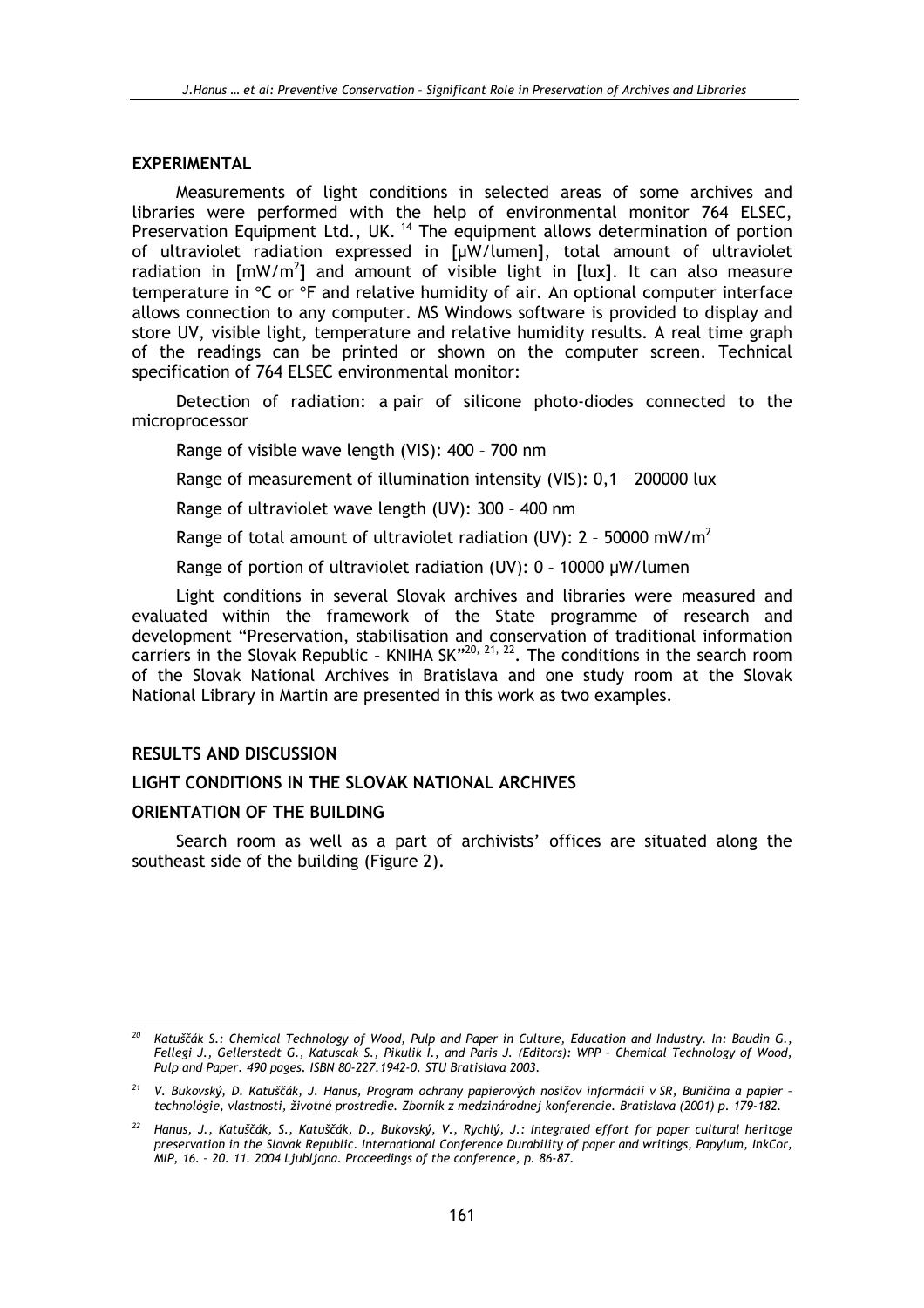

Figure 2. Orientation of the SNA building

## MEASURED SPOTS IN THE SEARCH ROOM OF THE SNA



## Figure 3. Scheme of measured spots in the search room of the SNA

The above scheme shows placement of tables and places in the search room of the Slovak National Archives and measured spots on tables as well as on the shelves of the reference library where books are stored (however only covers and edges of books are permanently exposed to the light).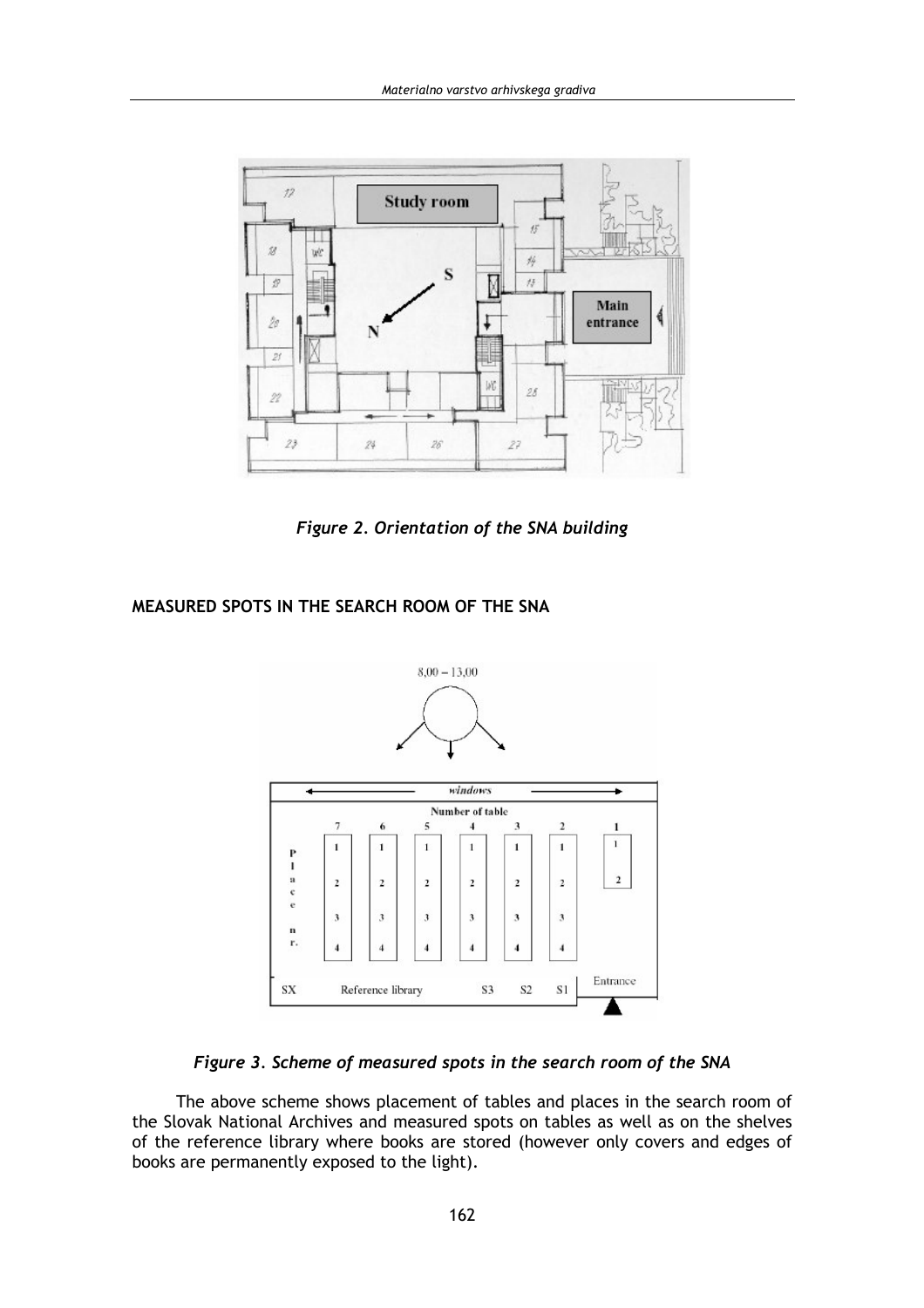### LIGHT CONDITIONS IN THE SNA SEARCH ROOM

Date of measurement: September 30, 2005; Time of measurement: 10.00 -12.00; presented values - average of 3 measurements.

Conditions of measurement: cloudy with sporadic intensive sunshine (frequent and intensive changes during measurement), curtains, no lights in search room switched on.

| Place                                      | <b>VIS</b><br>(lux) | <b>Total UV</b><br>(mW/m <sup>2</sup> ) | UV portion<br>(µW/lumen) | Place          | VIS (lux) | <b>Total UV</b><br>(mW/m <sup>2</sup> ) | UV portion<br>(µW/lumen) |
|--------------------------------------------|---------------------|-----------------------------------------|--------------------------|----------------|-----------|-----------------------------------------|--------------------------|
| outside the<br>window                      | 37505               | 11520                                   | 311                      |                |           |                                         |                          |
| inside<br>between<br>window and<br>curtain | 21629               | 2672                                    | 347                      |                |           |                                         |                          |
| table 1, nr. 1                             | 3161                | 805                                     | 241                      | table 4, nr. 4 | 779       | 119                                     | 145                      |
| table 1, nr. 2                             | 1375                | 293                                     | 202                      | table 5, nr. 1 | 1529      | 282                                     | 291                      |
| table 2, nr. 1                             | 11849               | 2344                                    | 320                      | table 5, nr. 2 | 664       | 148                                     | 258                      |
| table 2, nr. 2                             | 1882                | 458                                     | 246                      | table 5, nr. 3 | 369       | 94                                      | 258                      |
| table 2, nr. 3                             | 1014                | 262                                     | 278                      | table 5, nr. 4 | 263       | 65                                      | 248                      |
| table 2, nr. 4                             | 870                 | 157                                     | 186                      | table 6, nr. 1 | 1232      | 455                                     | 328                      |
| table 3, nr. 1                             | 2201                | 548                                     | 276                      | table 6, nr. 2 | 629       | 193                                     | 312                      |
| table 3, nr. 2                             | 1350                | 339                                     | 265                      | table 6, nr. 3 | 666       | 167                                     | 243                      |
| table 3, nr. 3                             | 1091                | 243                                     | 214                      | table 6, nr. 4 | 751       | 128                                     | 189                      |
| table 3, nr. 4                             | 603                 | 135                                     | 231                      | table 7, nr. 1 | 2186      | 542                                     | 256                      |
| table 4, nr. 1                             | 1821                | 549                                     | 292                      | table 7, nr. 2 | 628       | 228                                     | 365                      |
| table 4, nr. 2                             | 947                 | 246                                     | 246                      | table 7, nr. 3 | 840       | 119                                     | 208                      |
| table 4, nr. 3                             | 662                 | 169                                     | 231                      | table 7, nr. 4 | 486       | 119                                     | 208                      |
| Shelves 1                                  | 1041                | 232                                     | 224                      | Shelves 3      | 1333      | 243                                     | 223                      |
| Shelves 2                                  | 1249                | 253                                     | 221                      | Shelves 4      | 1259      | 313                                     | 251                      |
| recommended<br>limits                      | $300 -$<br>500      | 20                                      | 75                       |                | 300-500   | 20                                      | 75                       |

Table 3. Light conditions on measured spots in the search room of the SNA

Recorded and presented results clearly indicate that all recommended values for safety light and illumination conditions are highly exceeded in the search room of the SNA. The average value of total ultraviolet radiation reached  $342$  mW/m<sup>2</sup>. Recommended value is 20 mW/m<sup>2</sup>; that means that this value is exceeded more than 16 times in real conditions in the search room.

Real portion of UV radiation reached average value of 249  $\mu$ W/lumen. The quoted standards<sup>8, 9, 10</sup> recommend the cutting of UV radiation from any light sources in order that no value should exceed 75 µW/lumen. Real values of UV portion in the search room of the SNA exceeded recommended value 3 times.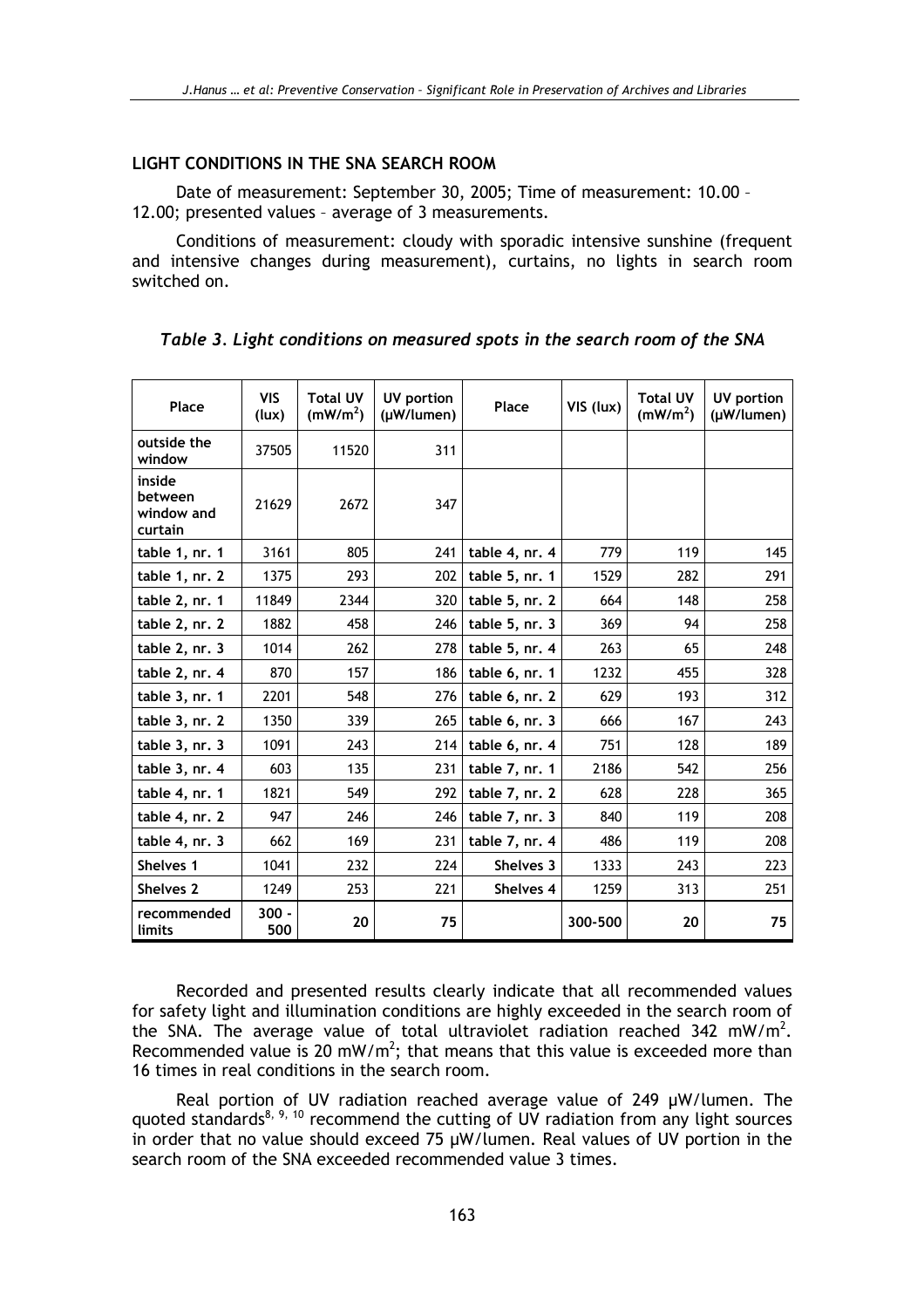That was the reason for deciding to apply protective foils on all windows of the search room as the basic step in protection of documents against light/radiation.

Date of measurement: October 28, 2005; Time of measurement: 12.30 - 13.30; presented values - average of 3 measurements.

Conditions of measurement: sunny weather, blue sky without clouds, curtains, no lights in search room switched on, all windows covered by protective foil.

Average values for places 1 - 4 from all tables and shelves in the search room under the conditions without protective window foil and after application of the foil are presented in Figure 4.

From the recorded data it can be clearly seen that protective foil significantly changed conditions in the search room. Values of illumination of visible light were decreased from several thousands lux to the range of 250-500 lux, the total values of UV radiation from 200-800 mW/m<sup>2</sup> to the average value of 20 mW/m<sup>2</sup> (range 9-33) and portion of UV radiation from 200-300 µW/lumen to the average value of 37 µW/lumen (range 33-47)(recommended 75 µW/lumen).



Figure 4. Light conditions in the search room of the SNA without and with protective window foil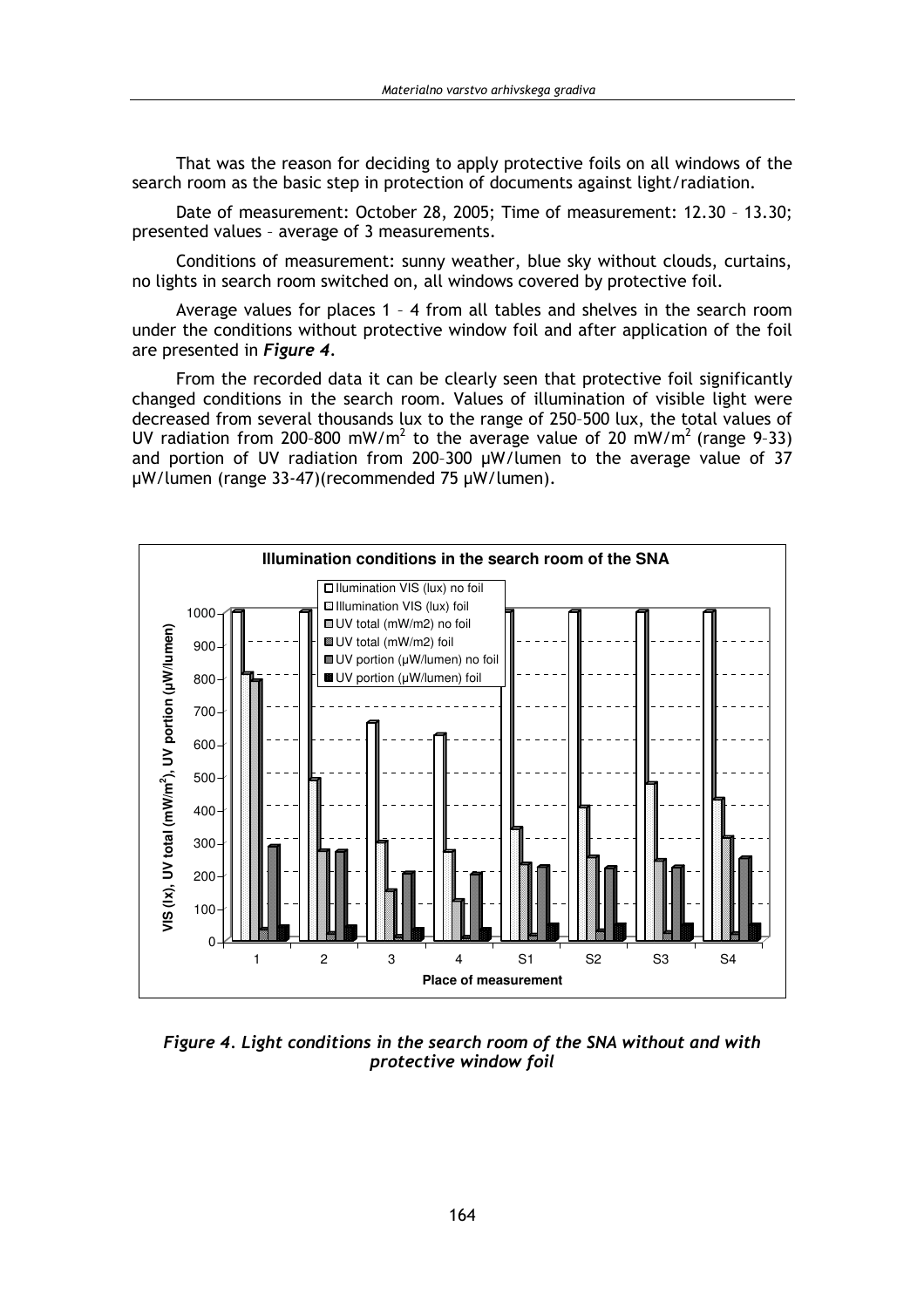LIGHT CONDITIONS IN STUDY ROOM AT THE SLOVAK NATIONAL LIBRARY MARTIN  $(SNL)$ 

Date of measurement: October 24, 2005; Time of measurement: 15.00 - 16.00; presented values - average of 3 measurements.

Conditions of measurement: sunny weather, blue sky without clouds, no lights in search room switched on.



Figure 5. Scheme of measured spots in the study room of the SNL

|  |  | Table 4. Light conditions on measured spots in the study room of the SNL |
|--|--|--------------------------------------------------------------------------|
|--|--|--------------------------------------------------------------------------|

| Place                              | VIS (lux) | <b>Total UV</b><br>(mW/m <sup>2</sup> ) | UV portion<br>(µW/lumen) | <b>Notice</b>                      |  |
|------------------------------------|-----------|-----------------------------------------|--------------------------|------------------------------------|--|
| western side                       |           |                                         |                          |                                    |  |
| (1) table at the window            | 2469      | 328                                     | 801                      | direct sunshine                    |  |
| (2) table 4 m from the<br>window   | 211       | 319                                     | 69                       | in shadow                          |  |
| (3) table at the window            | 278       | 118                                     | 33                       | direct sunshine<br>closed jalousie |  |
| northern side                      |           |                                         |                          |                                    |  |
| (4) table at the window            | 663       | 636                                     | 414                      | indirect<br>sunshine               |  |
| (5) shelves 8 m from the<br>window | 753       | 734                                     | 568                      |                                    |  |
| eastern side                       |           |                                         |                          |                                    |  |
| (6) table 2 m from the<br>window   | 343       | 993                                     | 344                      | in shadow                          |  |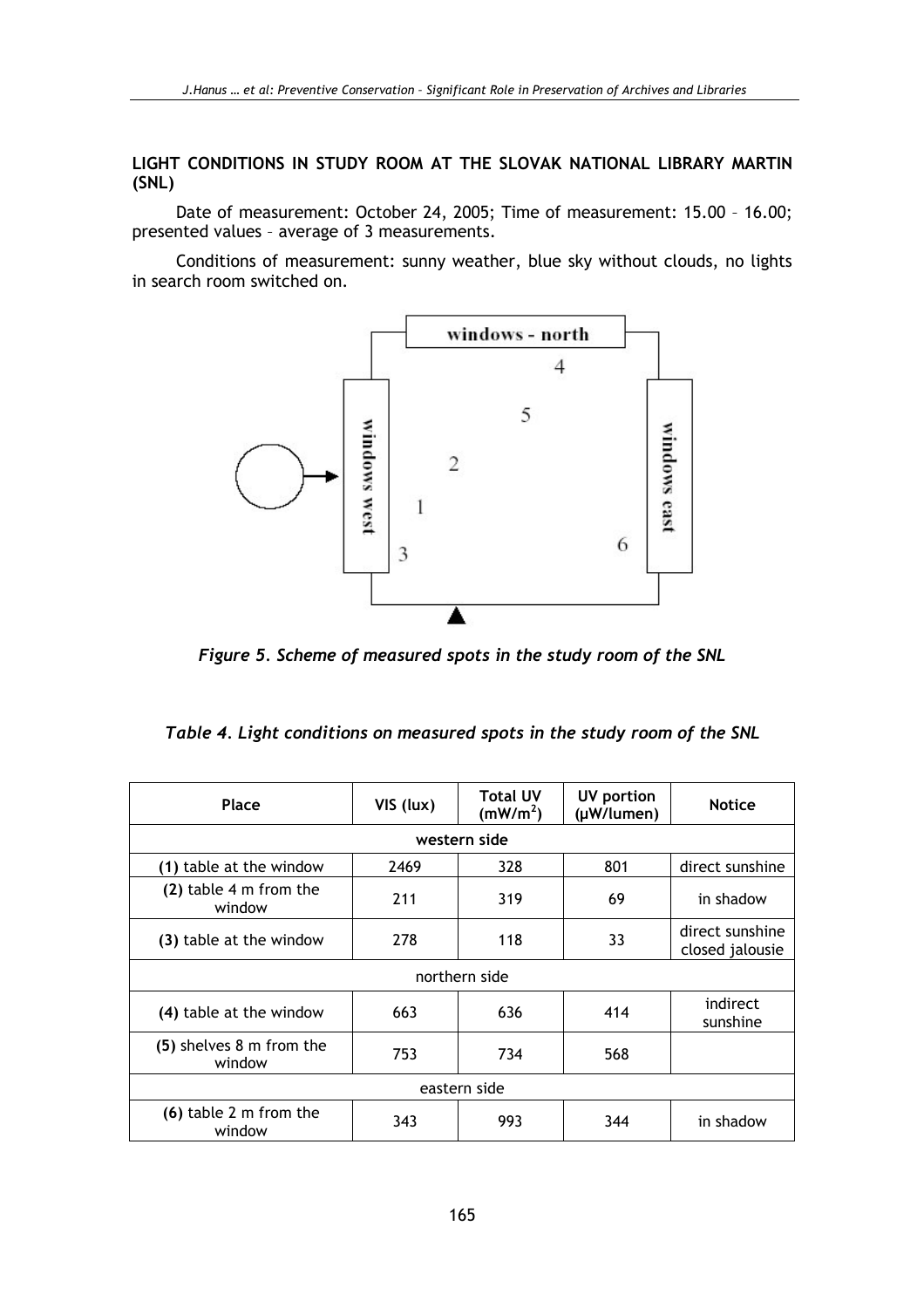Situation was similar as in the search room of the Slovak National Archives before installation of protective window foils. Recorded and presented results clearly indicate that all recommended values for safety light and illumination conditions are highly exceeded also in the study room of the SNL. On the basis of this and some other works in this field, the situation will be solved in very near future also at this institution.



Figure 6. Light conditions in the study room of the SNL

#### **CONCLUSION**

Despite the fact that the deleterious effect of light/radiation on paper support of archives and library materials has been proven in many studies and that there exist recommendations as standards for acceptable levels of radiation in reality this task has been very often underestimated. Measurements of light conditions at study rooms of two Slovak national institutions showed that real values highly exceed recommended values given by archival legislation.

Within the program KNIHA.SK also a long-term effect of radiation on archives and library materials is being followed. After installation of protective window foils the values of total ultraviolet radiation in the search room of the Slovak National Archives decreased from average 342 mW/m<sup>2</sup> to 20 mW/m<sup>2</sup>. At the same time the average value of UV portion dropped from average 248 µW/lumen to 37 µW/lumen, which is about a half of recommended value given by Slovak legislation in this field.